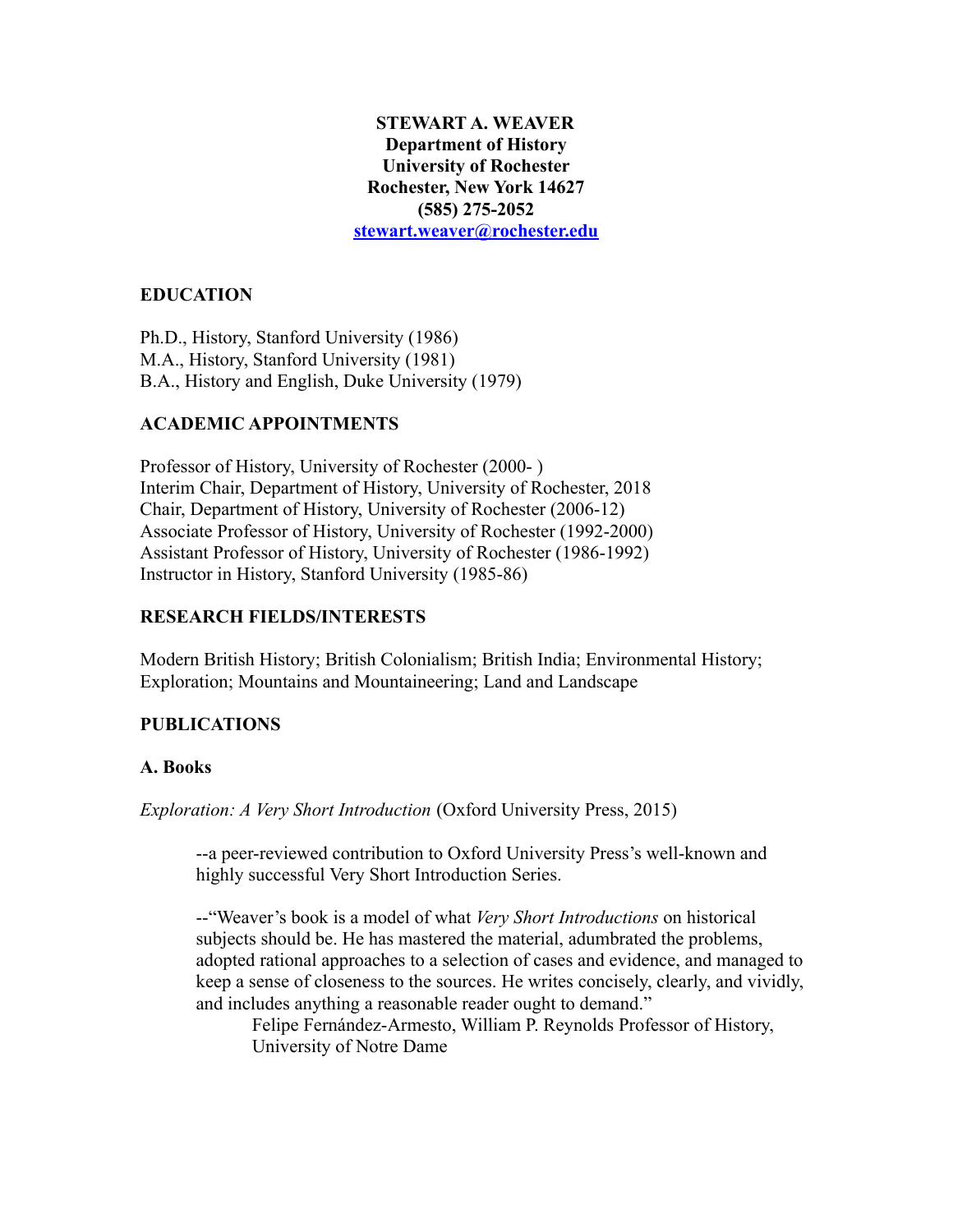*Fallen Giants: A History of Himalayan Mountaineering from the Age of Empire to the Age of Extremes* (with Maurice Isserman; Yale University Press, 2008)

--winner of the National Outdoor Book Award for History and Biography, 2008 --winner of the James Monroe Thorington Award for the Best Work of Mountaineering History, Banff Mountain Festival, 2008 --a *New York Times* "editor's choice" selection, November 2008 --an Amazon.com "Best Books of 2008" selection --finalist for the Boardman Tasker Prize for Mountain Literature, 2008 --a *ForeWord* magazine "Outstanding University Press Book," 2008 --Gold Medalist, *ForeWard* magazine's Book of the Year Award for Adventure/Recreation, 2008 --winner of the Andrew Eiseman Writer's Award for nonfiction, 2008-2009 --"The book of a lifetime. . . . An awe-inspiring work of history and storytelling" Bruce Barcott, The *New York Times Book Review*

*The Hammonds: A Marriage in History* (Stanford University Press, 1997), xii + 350pp.

*John Fielden and the Politics of Popular Radicalism 1832-1847* (Clarendon Press [OUP], 1987),  $ix + 320$  pp.

#### **B. Essays, Introductions, Book Chapters:**

- "Climate Witness: Oral Environmental History and Community-Based Research--A Case Study from Trans-Himalayan India" (with Tatyana Bakhmetyeva and Daniel Rinn) *Oral History Review* (forthcoming, 2021)
- "The Olmsted City': Heritage Landscapes and Urban Identity in Twentieth Century Buffalo," in Peter Christensen, ed., *Buffalo at the Crossroads: The Past, Present, and Future of American Urbanism* (Cornell University Press, forthcoming 2020)
- "A2: The Highest Mountain in the World," *Alpinist* 62 (Summer 2018)
- Chapter 3, "Early Travellers and Adventurers," and Chapter 4, "Surveying the Himalaya," in Philip Parker, ed. *Himalaya: The Exploration and Conquest of the Greatest Mountains on Earth* (Conway Publishing, 2013).

"Foreword" to a 2011 edition of G. K. Chesterton, *William Cobbett* (IHS Press, 2011)

"Great Britain and the World" (review essay), *Reviews in American History* 37:3 (September 2009).

"High Airs and Large Egos," *The Drawbridge* 11 (Winter 2008).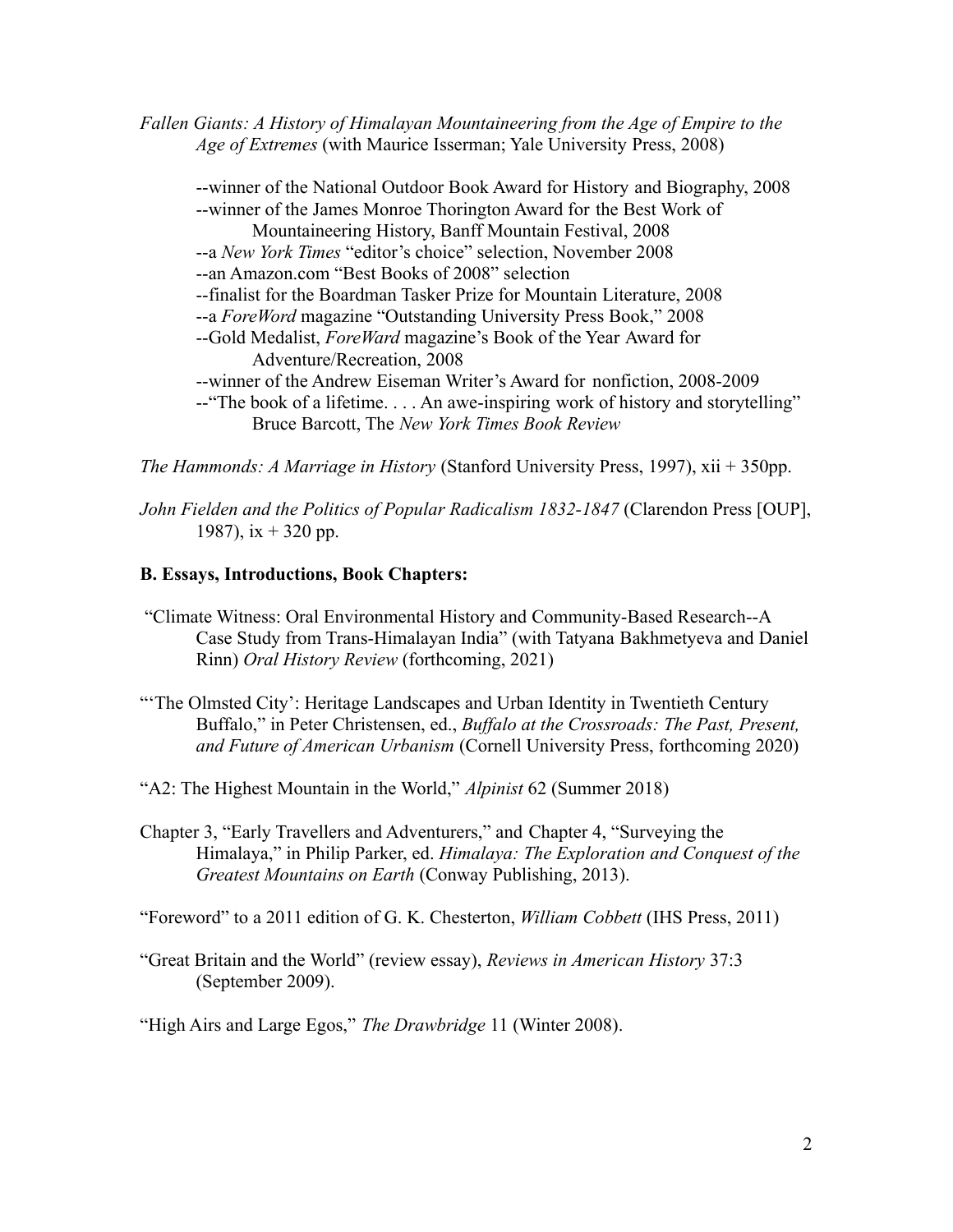- "The Bleak Age: J. H. Clapham, J. L. and Barbara Hammond, and the Standard of Living in Victorian Britain," in Miles Taylor and Michael Wolff, eds. *The Victorians Since 1901* (Manchester University Press, 2004)
- "Christopher Lasch and the Politics of the Plain Style," Introduction to Christopher Lasch, *Plain Style: A Guide to Written English*, ed. Stewart A. Weaver (University of Pennsylvania Press, 2002)
- "The Pro-Boers: War, Empire, and the Uses of Nostalgia in Turn-of-the-Century England," in George Behlmer and Fred Leventhal, eds., *Singular Continuities: Tradition, Nostalgia, and Society in Modern Britain* (Stanford University Press, 2000).
- "The Political Ideology of Short Time: England, 1820-1859," in Gary Cross, ed., *Worktime and Industrialization: An International History* (Temple University Press, 1989).
- Articles on John Fielden, J. L. and Barbara Hammond, Richard Oastler, and Michael Thomas Sadler, in the *New Dictionary of National Biography* (Oxford University Press, 2004).
- Articles on "Luddism" and "Machine-Breaking," in John Merriman and Jay Winter, eds. *Encyclopedia of Europe 1789-1914* (Scribners, 2006).
- Reviews/review essays in *Washington Post Book World, American Historical Review*, *Journal of Modern History*, *Journal of British Studies*, *H-Albion, British Studies Intelligencer, Albion*, *Victorian Studies*, *Labor History*, *History of European Ideas*, *Intellectual History Newsletter*, *American Journal of Sociology*, *Reviews in American History*

### **WORK IN PROGRESS**

- 1. "Climate Witness: Voices from Ladakh"—a Carnegie Corporation-funded oral environmental history of climate change, crisis, resilience, and adaptation in trans-Himalayan India
- 3. "The Penguin Book of Mountain Literature"—a scholarly and trade anthology of mountain literature from the ancients to the moderns (under contract with Penguin Random House)
- 4. "The Magnetic Crusade: Science, Exploration, and Empire"—a book-length history of polar exploration and the quest to understand the earth's magnetic field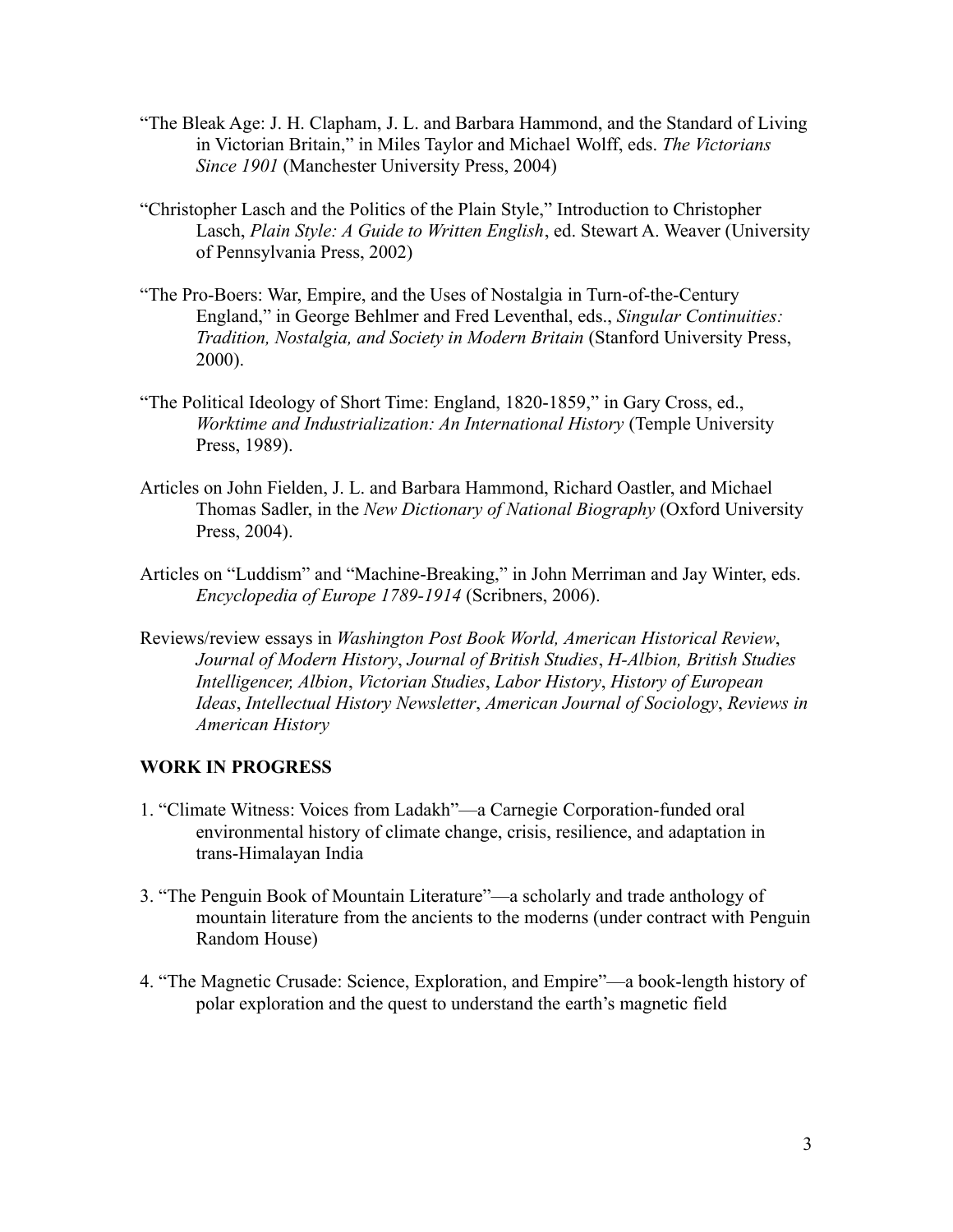#### **RECENT PUBLIC LECTURES/CONFERENCE PRESENTATIONS**

"The Olmsted City': Heritage Landscapes and Civic Identity in Twentieth Century Buffalo," University of Rochester Humanities Center (October 2020) "Climate Witness: Oral History and Community Engagement in Trans-Himalayan India," Rochester Institute of Technology College of Liberal Arts Seminar (January 2020) "Moorcroft's Folly: The Failed and Forgotten Origins of British Exploration in the Trans-Himalaya, 1812-1825," North American Conference on British Studies (Vancouver, BC, November 2019) "Climate Witness: Oral History and Community Based Research in Trans-Himalayan Ladakh," European Society for Environmental History (Tallinn, Estonia, August 2019) "Victorian Moments, 1819-1901," University of Rochester, March 2019 "Climate Witness: Vulnerability, Resilience, and Disaster Recovery in Trans-Himalayan Ladakh," Jesse L. Rosenberger Seminar Series, Center for Energy and Environment (University of Rochester, January 2019) "Environmental Justice in Ladakh, India," National Women's Studies Association, (Atlanta, Georgia, November 2018) "Climate Witness: Voices from Ladakh," *Thinking Mountains: An Interdisciplinary Summit* (Banff Centre for Arts and Creativity, October 2018) "Colonial Woods: The Forests of Garhwal-Kumaon and the British Environmental Imagination," American Society for Environmental History (UC Riverside, March 2018) "Mountain of Destiny: The Nazi Assault on Nanga Parbat," (Chico State University, March 2018)

"The Birth of Himalaya," Lithuanian Society for the Study of Religion (Vytautas Magnus University, Kaunas, Lithuania, October 2017)

"Social Resilience and Disaster Recovery in Ladakh, India," International Association for Research on Service Learning and Community Engagement (Galway, Ireland, September 2017)

"The Science of the Sacred: Geology, Mythology, and the Making of the Himalayan Orogeny," International Society for the Study of Religion, Nature, and Culture (The New School, New York, April 2017)

"Himalaya: An Eco-Biography," ASAP 8 (University of Tartu, Estonia, September 2016)

"Halley's Chart," Science, Exploration, and the Graphic Representation of Knowledge in the English Enlightenment," *Scientiae 2015* (Victoria College, University of Toronto, May 2015)

"The Lives of Mountains," New York-St. Petersburg Institute of Linguistics, Cognition, and Culture, St. Petersburg, Russia, July 2011

"Himalayan Exploration in the Age of Empire," Phi Beta Kappa (Iota Chapter) annual lecture, University of Rochester, October 2009

"The Highest Heights: Himalayan Mountaineering in Historical Context," Barnes and Noble Authors Series, Pittsford NY, October 2008

"Erich Maria Remarque and *All Quiet on the Western Front*," Women in Music Festival, Rochester, NY, March 2008